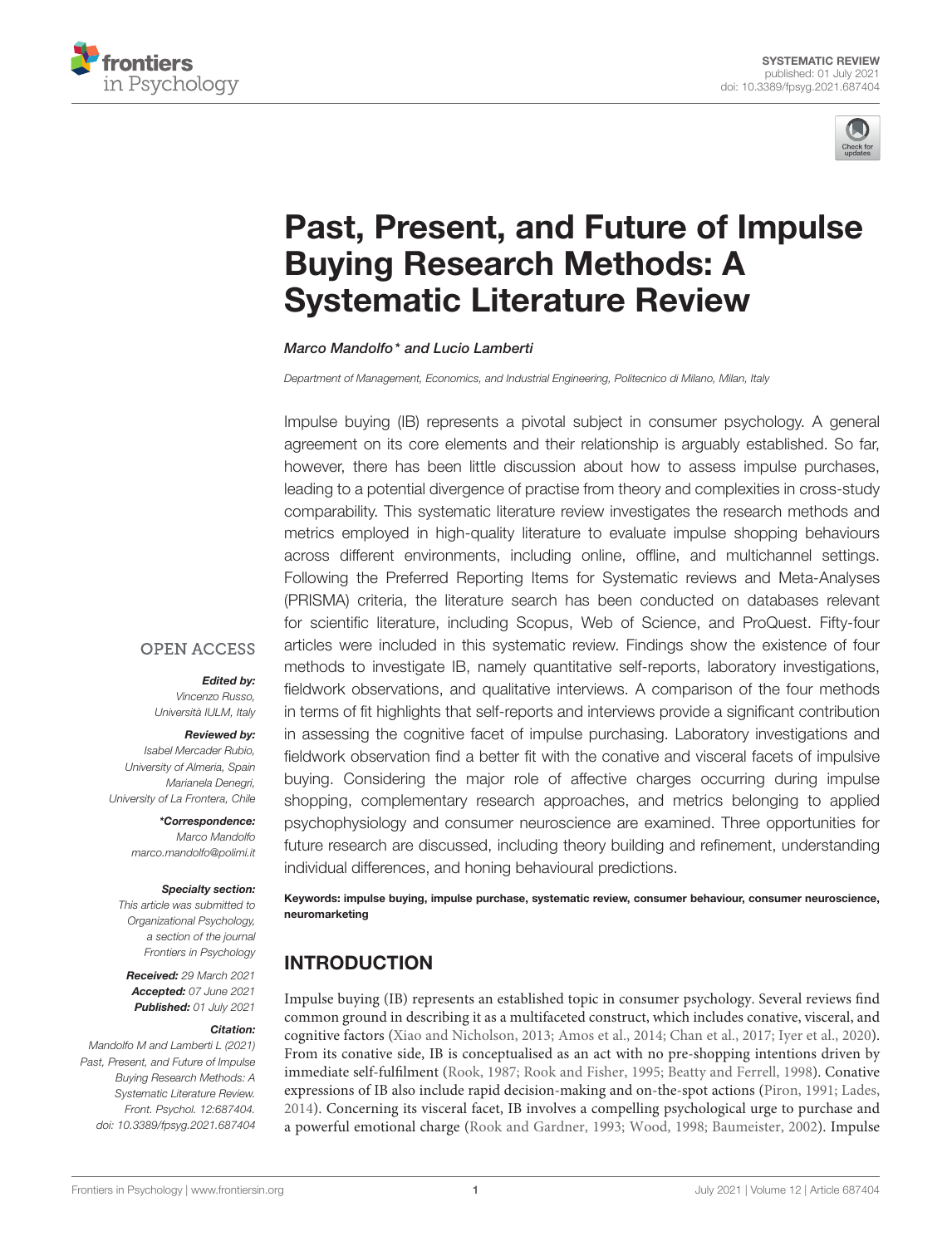buying further stimulates emotional conflict in the post-purchase due to its hedonic content [\(Puri, 1996;](#page-10-6) [Dittmar and Drury,](#page-9-6) [2000\)](#page-9-6). Third, regarding its cognitive aspect, IB favours short-term gains triggered by the urgency to seek immediate gratification. This drive appears to be triggered by alluring desires towards the possession of a product [\(Rook and Hoch, 1985;](#page-10-7) [Dholakia,](#page-9-7) [2000\)](#page-9-7) and has been related to fallacious intertemporal decisions, where immediate smaller rewards are favoured on delayed greater rewards.

Impulse buying has been investigated from different perspectives [\(Verplanken and Sato, 2011\)](#page-10-8) and a general agreement on its core elements is arguably established in the literature [\(Xiao and Nicholson, 2013\)](#page-10-0). So far, however, there has been little discussion about how to assess impulse purchases. This scant consideration of assessment methods might lead to inconsistencies in research. First, inconsistencies between the theoretical conceptualisation of IB and its actual measurement may lead to a divergence of practise from theory. This misalignment mines theory confirmations or confutations and it tends to increase the distance between academics and practitioners [\(Kumar,](#page-9-8) [2017\)](#page-9-8). Second, the absence of empirical standards for IB assessment may hamper cross-study comparability in upcoming research. A lack of a common method may further hinder replicability and lead to fragmentation within the same field of research, which is a documented concern in actual IB research [\(Xiao and Nicholson, 2013;](#page-10-0) [Chan et al.,](#page-9-1) [2017\)](#page-9-1).

The present work intends to bridge this gap by systematically investigating the methods and metrics employed in consumer research to assess IB across different environments, including online, offline, and multichannel settings. This paper offers the scholarly community a consolidated overview of approaches employed in consumer behaviour research. We discuss past and current methods as well as emerging techniques highlighting their features in the different contexts of use. Our argumentations follow a positivist perspective, positing that the facets of IB might be assessed through measurements. This stance seemingly appears to be shared by the greater majority of authors delving into the topic [\(Beatty and Ferrell, 1998;](#page-9-3) [Hausman, 2000\)](#page-9-9). Along these lines, our intended contribution is two-fold. First, we advance suggestions concerning the suitability of each research method to different research goals. Through a direct comparison of the research methods employed in IB research, we provide indications about the type of research approach and metrics that might be appropriate depending on the context and the specific facet of IB. Second, we provide suggestions about possible metrics borrowed from parallel fields to complement existing research approaches and set directions for forthcoming work.

The remainder of this paper is structured as follows. First, we describe our review methodology, including literature search, selection, and coding. Next, we present our analysis of the literature. Based on the findings of our review, we discuss the fit with IB research of each approach and consider the existing methodological gaps. Lastly, we advance potential directions for future work.

# REVIEW METHODOLOGY

A systematic literature review was conducted to analyse IB assessment methods. This approach was chosen due to the maturity of the topic in the marketing and consumer behaviour literature and to foster replicability of results. The 2020 Preferred Reporting Items for Systematic Reviews and Meta-Analyses (PRISMA) statement was used for this article [\(Page et al., 2021\)](#page-10-9).

# Eligibility Criteria

The initial phase of the research process required defining the search wordings and research boundaries. To avoid an overly narrow stance, our definition of IB included reminder, planned, suggestion, and pure impulse purchases as described by [Stern \(1962\)](#page-10-10). Likewise, we adopted an extensive selection of research methods including both qualitative approaches (e.g., focus groups, ethnographic studies) and quantitative approaches (e.g., quantitative self-reports, laboratory investigations). Based on these assumptions, we employed a three-layer query. The first layer of the query scanned for documents containing the term "Impulse buying" and the related declinations (i.e., "impulsive buy," "impulse buy") in their title, abstract or keywords. Further synonyms were introduced in line with previous reviews [\(Xiao and Nicholson, 2013;](#page-10-0) [Chan et al., 2017\)](#page-9-1), including "impulse purchase," "impulse shopping," and "impulse consumption." The second layer searched for keywords linked to measurement and assessment methods (e.g., "determinant," "measure") and the related synonyms or plurals. The third layer was intended to exclude studies with psychiatric implications (i.e., investigating the sphere of compulsive behaviours), according to the area of investigation of the present study. Therefore, we excluded forms of "compulsive" buying. Since IB behaviours are generally independent of sociodemographic variables [\(Amos et al., 2014\)](#page-9-0), no further filter was set concerning the population's characteristics.

# Search Strategy and Selection Process

As the existing IB literature is highly interdisciplinary, we queried different databases, namely ScienceDirect/Scopus, Web of Science, and ProQuest. Additional studies were also located by searching papers referenced in listed articles. All the additional articles were retrieved through snowballing from the sample articles. These included studies cited in the methodology as the seminal studies (e.g., [Kacen and Lee, 2002;](#page-9-10) [Mattila and Wirtz,](#page-10-11) [2008\)](#page-10-11) or research method (e.g., [Weinberg and Gottwald, 1982\)](#page-10-12).

The structured query included filter related to subject areas, language, and document type. We selected subject areas linked to business and management fields, psychology, as well as social sciences. The documents included were limited to peer-reviewed research published in English, thus excluding conference proceedings and book chapters. An example of the specific query employed on Scopus is reported in **[Supplementary Figure 1](#page-8-0)** among **[Supplementary Material](#page-8-0)**.

The search phase resulted in the collection of 258 documents. All the gathered documents were successive to the seminal paper introducing the concept of IB in the marketing literature, namely [Stern \(1962\)](#page-10-10), therefore congruent with the chosen definition of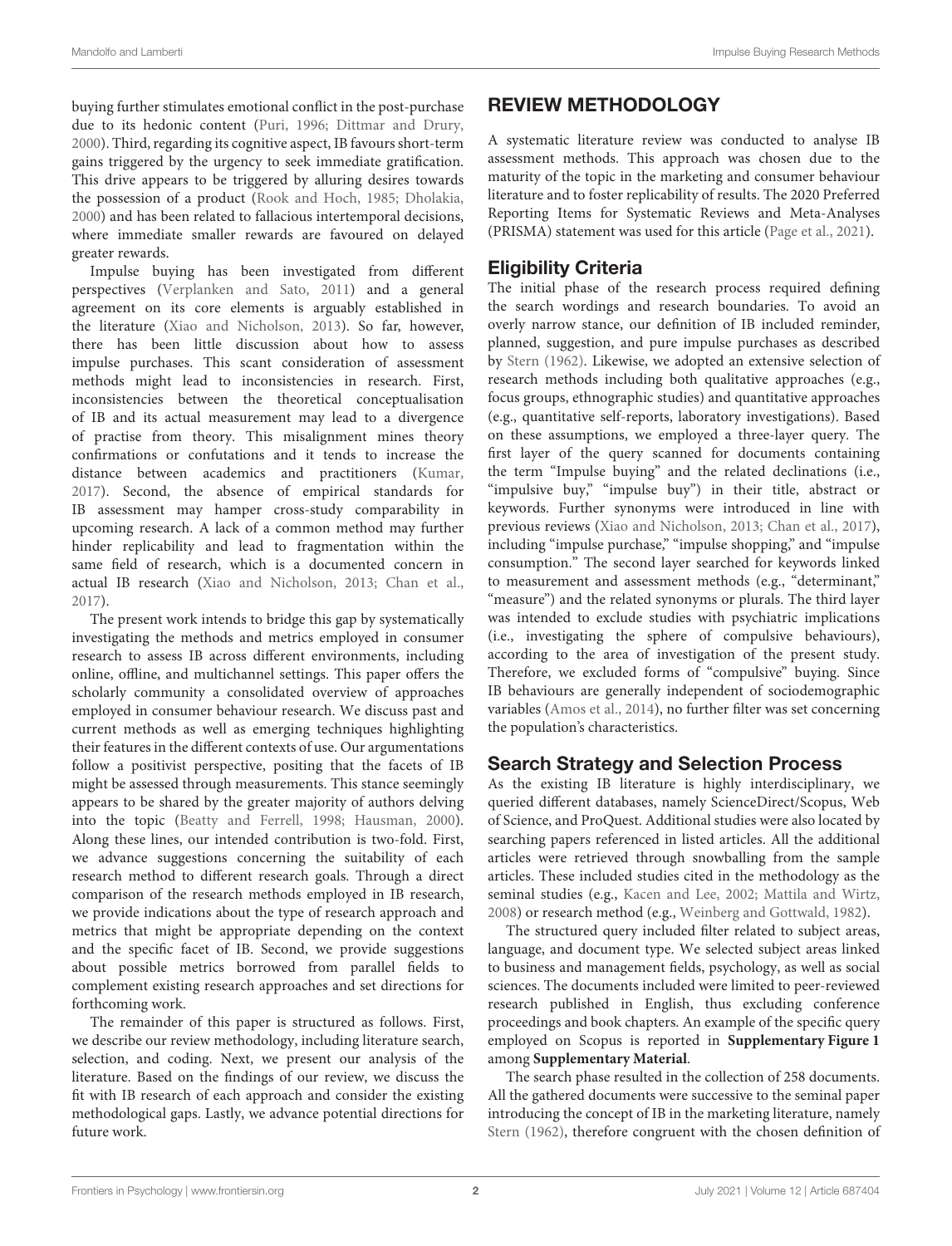IB. In particular, the selected literature ranged from 1982 to 2020. In the screening phase, duplicates were removed based on abstract screening. A total of 93 articles was removed at this stage.

## Inclusion and Exclusion Criteria

Inclusion and exclusion criteria were applied to ensure sample reliability. Inclusion criteria were employed to include highquality literature. First, to ensure the selection of high-quality research and the appropriate coverage of a wide selection of academic journals, we narrowed our sample by focusing on highranked journals. In line with [Morris et al. \(2009\)](#page-10-13), we included only papers belonging to 2, 3, and 4-rated journals based on the Chartered Association of Business Schools' 2018 Academic Journal Guide (AJG 2018). Seventy nine research papers were excluded after this stage.

Based on the analysis of full texts, we excluded 25 cases where IB was not the main object of the study. Accordingly, we excluded research papers where IB was considered an antecedent of other constructs deemed beyond the present research scope (e.g., store patronage, bidding behaviours). Next, exclusion criteria aimed at removing studies having no empirical results (i.e., cases presenting only theoretical models of IB were excluded). A total of seven documents was excluded after this stage. To minimise the risk of bias, inclusion and exclusion criteria were independently evaluated by the two authors. Overall, 54 documents were deemed relevant at the end of the search process. **[Figure 1](#page-3-0)** illustrates the flowchart of the study selection process, which was based on the PRISMA 2020 protocol [\(Page et al., 2021\)](#page-10-9).

# Information Extraction and Coding

The following step of the review process concerned the categorisation of the gathered literature. To systematically document the cataloguing process, we extracted the following information from each study: (i) research approaches, namely the typology of research to investigate IB (e.g., self-reports, focus groups, laboratory investigations); (ii) metrics to assess or measure IB (e.g., the proportion of items bought on impulse); (iii) data collection technique (e.g., questionnaires, devices for data gathering); (iv) data analysis technique [e.g., structural equation modelling (SEM), econometric models]; (v) sample size; and (vi) typology of IB (i.e., in-store, online, multichannel, generic).

# RESULTS

# Characteristics of the Studies

Despite being a well-established construct in the consumer behaviour literature, the assessment of IB appears to be mainly developed in the last two decades. [Beatty and Ferrell \(1998\)](#page-9-3) might be deemed the seminal paper for pioneering the application of SEM to multiple hypothesis testing. The last decade saw the starkest development in terms of published research with 31% of the total publications in the period 2010–2015 and 39% from 2016 to 2020. The advent of the internet allowed to broaden the conceptualisation of IB, framing it also in the online environment [\(Adelaar et al., 2003;](#page-9-11) [Parboteeah et al., 2009\)](#page-10-14). Accordingly, our sample shows not only studies analysing IB in the general context (41%), but a relevant part concerns the online setting (33%). The remaining slice encompasses both studies investigating IB in specific in-store sites (22%) or multichannel realities (4%), where consumers had interactions with both digital tools and brick-and-mortar realities (e.g., [Bellini and Aiolfi,](#page-9-12) [2019\)](#page-9-12).

# Approaches to Investigate Impulse Buying

The large majority of the collected studies (94%) adopted quantitative approaches in assessing IB. Among these, we observed a prevailing line relying on self-reports (63%), laboratory investigations (26%), and fieldwork observations (11%). Alternative qualitative methods prove to be entirely based on face-to-face interviews.

### Quantitative Self-Reports

Self-reports were often assessed through closed-ended scales evaluating the level of agreement on agree-disagree scales or between semantic items. These scales were regularly adapted from multiple-item scales present in the prior marketing literature [\(Silvera et al., 2008;](#page-10-15) [Lucas and Koff, 2014\)](#page-10-16) or on established psychometric reference scales (Mehrabian and Russell, [1974;](#page-10-17) [Watson et al., 1988\)](#page-10-18). Alternative approaches to assess IB were found in hypothetical scenarios descriptions investigating the personal evaluations of the respondent on semantic close-ended scales [\(Chih et al., 2012;](#page-9-13) [Liu et al., 2013\)](#page-9-14).

Impulse Buying appears to be assessed through self-reports either as a personality trait or as a measure of recalled past acts of buying. Impulse buying-related personality traits prove to be entirely assessed through multiple-item scales, though not univocally defined. The case of IB tendency is emblematic. Three different major scales are employed to assess IB tendency, namely the ones developed by [Rook and Fisher \(1995\)](#page-10-2), [Weun et al.](#page-10-19) [\(1998\)](#page-10-19), and [Verplanken and Herabadi \(2001\)](#page-10-20). The 9-item scale developed by [Rook and Fisher \(1995\)](#page-10-2) appear to be the most frequently used tool (tallied 16 times as significant), while the other two scales are frequently used as well (each tallied 7 times). No relevant difference was spotted in the temporal adoption of any of the three, being all used both in earlier (Beatty and Ferrell, [1998;](#page-9-3) [Kacen and Lee, 2002;](#page-9-10) [Silvera et al., 2008\)](#page-10-15) and recent research [\(Bellini et al., 2017;](#page-9-15) [Liu et al., 2019;](#page-9-16) [Meng et al.,](#page-10-21) [2019\)](#page-10-21). Content-wise, the scale developed by Verplanken and Herabadi [\(2001\)](#page-10-20) takes a different angle, discriminating between cognitive and affective facets of the phenomenon and hence proves to be more often adopted in psychology-related studies [\(Lucas and Koff, 2014,](#page-10-16) [2017\)](#page-10-22). To the best of our knowledge, no specific study has tackled the issue of comparing the three scales in terms of effectiveness. Notwithstanding, more recent studies contributed to the development of further scales that consider also the conative facet of IB in a cross-cultural setting [\(Sharma et al., 2014\)](#page-10-23) or assess it as a transient individual state reflecting temporary depletion of self-regulatory resources(Lucas and Koff, [2014\)](#page-10-16). It is relevant to note that other significant personality traits are mostly assessed through established scales adopted in other research fields, including marketing, sociology, and psychology [\(Das, 2016;](#page-9-17) [Olsen et al., 2016;](#page-10-24) [Meng et al.,](#page-10-21) [2019\)](#page-10-21). This underscores the interdisciplinary interest in assessing IB behaviours.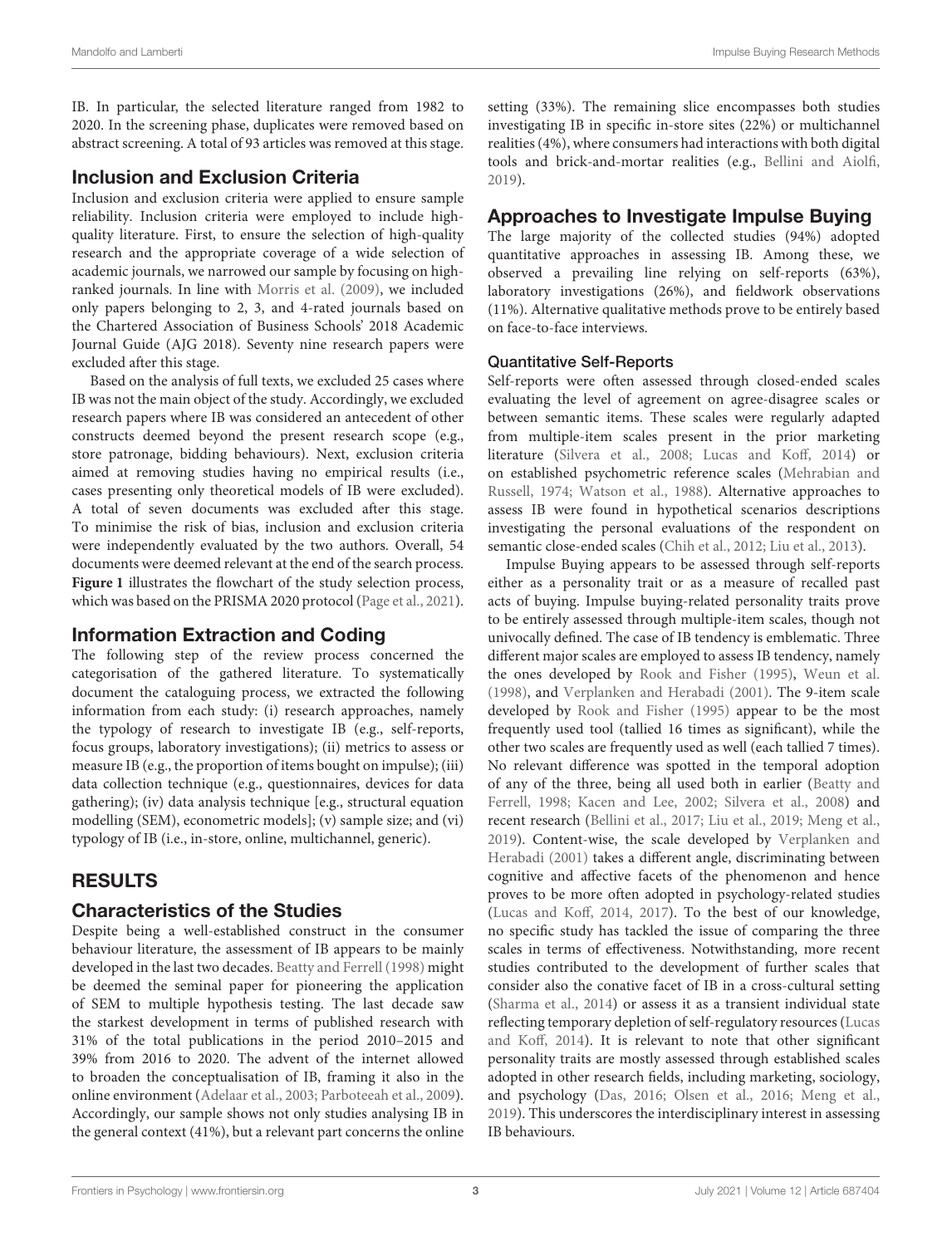

<span id="page-3-0"></span>The investigation of recalled acts of buying is variegated. Direct queries are frequently used to determine the essence of the purchase. These are recorded through multiple-item Likert scales evaluating the unplanned side of IB (e.g., "I ended up spending more money than I originally set out to spend," and "I bought more than I had planned to buy," Mattila and Wirtz, [2008,](#page-10-11) p. 564), its spontaneity [\(Verhagen and Van Dolen,](#page-10-25) [2011\)](#page-10-25), or single direct question (i.e., "How often do you buy things on impulse?," [Kacen and Lee, 2002,](#page-9-10) p. 167). Alternatively, the perceived urge to buy was employed as a proxy of IB behaviours, assessed on multiple-item Likert scales (e.g., "I had the urge to purchase items other than or in addition to my specific shopping goal," [Parboteeah et al., 2009,](#page-10-14) p. 67). A further method based on self-reports consisted in the employment of imaginary shopping situations. These require the subjects to deviate from any personal shopping goal and project themselves into a hypothetical shopping scenario suggesting a purchasing

choice to a fictional third character (e.g., "Mary is a 21-year-old college student with a part-time job," [Rook and Fisher, 1995,](#page-10-2) p. 308). **[Table 1](#page-4-0)** summarises IB metrics, their description with the related primal reference scale, and reference studies.

Results showed that closed-ended surveys represent the most adopted data collection instrument. Nevertheless, discrepant strategies for data collection were observed. A consistent part of the studies employed either directly handed-out surveys or online surveys [\(Sun and Wu, 2011;](#page-10-26) [Liu et al., 2013\)](#page-9-14). Other study protocols favoured mall-intercept methods involving customers in stores before and after their shopping experience (Beatty and Ferrell, [1998;](#page-9-3) [Mohan et al., 2013;](#page-10-27) [Bellini et al., 2017\)](#page-9-15). Further pieces of evidence point out the use of consumer shopping diaries combined with questionnaires to restrain from the presence of the interviewer [\(Jones et al., 2003\)](#page-9-18). Among the studies employing self-reports, the respondent sample proved variable in size, averaging roughly 400 respondents.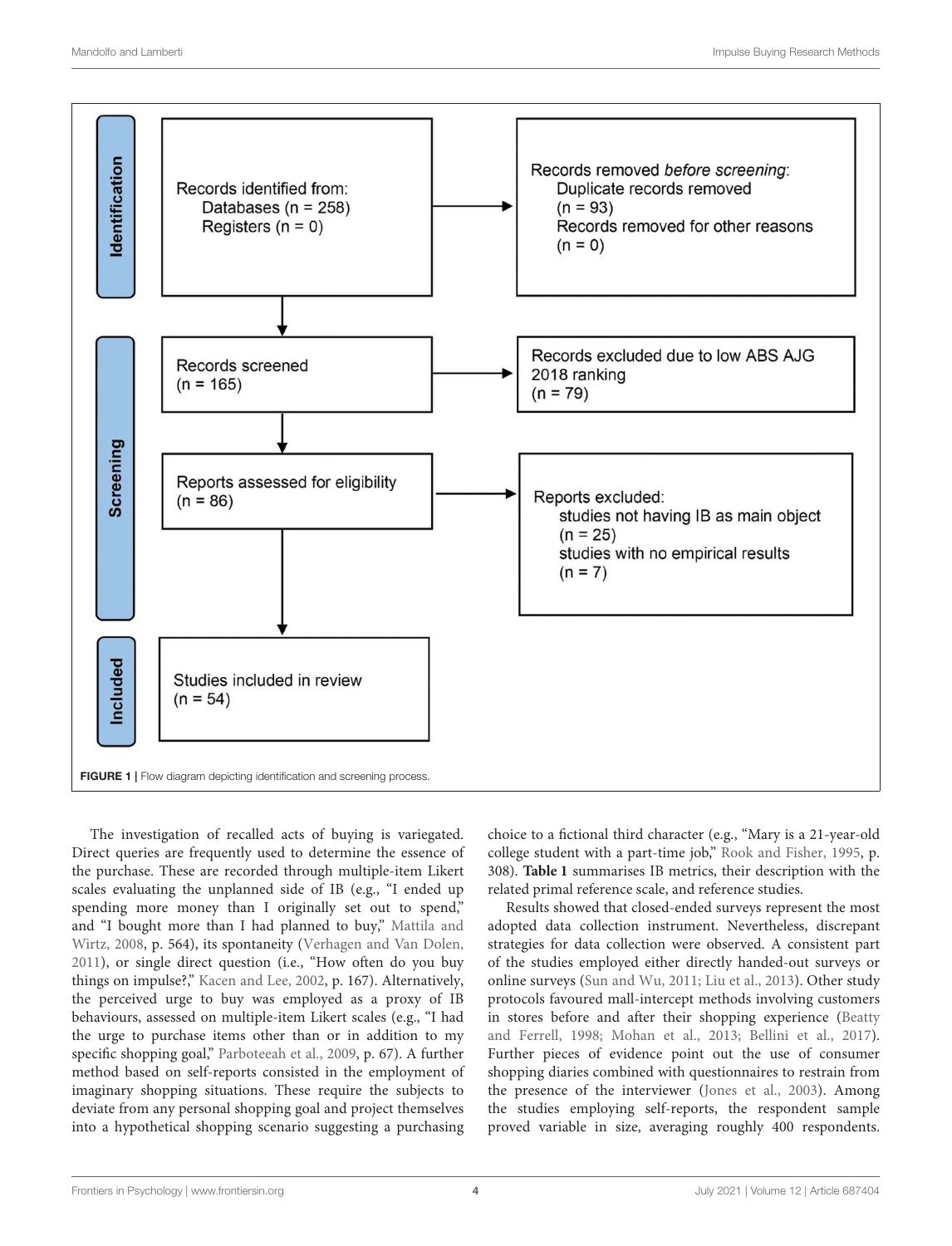<span id="page-4-0"></span>TABLE 1 | IB metrics assessed through quantitative self-reports.

|                                  | <b>IB</b> metric                   | <b>Description</b>                                                                                          | Primal reference scale                            | <b>Reference study</b>                                                                                                                                                                                                                                                                                                                                              |
|----------------------------------|------------------------------------|-------------------------------------------------------------------------------------------------------------|---------------------------------------------------|---------------------------------------------------------------------------------------------------------------------------------------------------------------------------------------------------------------------------------------------------------------------------------------------------------------------------------------------------------------------|
| IB-related<br>personality traits | Impulse buying<br>tendency         | Individual<br>disposition to buy<br>on impulse                                                              | Rook and Fisher, 1995                             | Kacen and Lee, 2002; Jones et al., 2003; Vohs and<br>Faber, 2007; Parboteeah et al., 2009; George and<br>Yaoyuneyong, 2010; Sun and Wu, 2011; Hubert et al.,<br>2013; Liu et al., 2013; Serfas et al., 2014; Chen and<br>Wang, 2016; Das, 2016; Olsen et al., 2016; Chung et al.<br>2017; Khachatryan et al., 2018; De Vries and Fennis,<br>2019; Meng et al., 2019 |
|                                  |                                    |                                                                                                             | Weun et al., 1998                                 | Beatty and Ferrell, 1998; Kacen and Lee, 2002; Adelaar<br>et al., 2003; Chih et al., 2012; Mohan et al., 2013;<br>Shukla and Banerjee, 2014; Bellini et al., 2017                                                                                                                                                                                                   |
|                                  |                                    |                                                                                                             | Verplanken and Herabadi,<br>2001                  | Silvera et al., 2008; Lucas and Koff, 2014, 2017;<br>Dhaundiyal and Coughlan, 2016; Olsen et al., 2016;<br>Bossuyt et al., 2017; Liu et al., 2019                                                                                                                                                                                                                   |
|                                  | Overall consumer<br>impulsiveness  | Cross-cultural<br>disposition to<br>purchase<br>impulsively                                                 | Sharma et al., 2014                               | Sharma et al., 2014                                                                                                                                                                                                                                                                                                                                                 |
|                                  |                                    |                                                                                                             | Mittal et al., 2016                               | Mittal et al., 2016                                                                                                                                                                                                                                                                                                                                                 |
|                                  | Impulsive<br>behaviour             | Individual<br>disposition to act<br>on urges with little<br>deliberation or<br>evaluation of<br>consequence | Puri, 1996                                        | Sharma et al., 2010; Hubert et al., 2013, 2018                                                                                                                                                                                                                                                                                                                      |
|                                  |                                    |                                                                                                             | Whiteside and Lynam,<br>2001; Cyders et al., 2007 | Lucas and Koff, 2014                                                                                                                                                                                                                                                                                                                                                |
| Act of buying                    | Impulse buying<br>behaviour        | Expression of<br>impulsive buying<br>behaviour during<br>the act of<br>purchase                             | Mattila and Wirtz, 2008                           | Mattila and Wirtz, 2008; Badgaiyan et al., 2017; Meng<br>et al., 2019                                                                                                                                                                                                                                                                                               |
|                                  |                                    |                                                                                                             | Verhagen and Van Dolen,<br>2011                   | Verhagen and Van Dolen, 2011; Chung et al., 2017                                                                                                                                                                                                                                                                                                                    |
|                                  |                                    |                                                                                                             | Kacen and Lee, 2002<br>Yoon, 2013                 | Kacen and Lee, 2002; Lee and Kacen, 2008<br>Yoon, 2013                                                                                                                                                                                                                                                                                                              |
|                                  |                                    |                                                                                                             | Badgaiyan et al., 2017                            | Badgaiyan et al., 2017                                                                                                                                                                                                                                                                                                                                              |
|                                  | Recent impulse<br>buying behaviour | Individual transient<br>impulse buying<br>behaviour                                                         | Lucas and Koff, 2014                              | Lucas and Koff, 2014                                                                                                                                                                                                                                                                                                                                                |
|                                  | Impulsive<br>purchase decision     | Willingness of a<br>customer to<br>perform the act of<br>purchase                                           | Rook and Fisher, 1995                             | Parboteeah et al., 2009; Chih et al., 2012; Chen and<br>Wang, 2016                                                                                                                                                                                                                                                                                                  |
|                                  | Felt urge to buy<br>impulsively    | State of desire<br>experienced upon<br>encountering a<br>purchasing object                                  | Luo, 2005                                         | Luo, 2005; Chen and Wang, 2016; Meng et al., 2019                                                                                                                                                                                                                                                                                                                   |
|                                  |                                    |                                                                                                             | Parboteeah et al., 2009                           | Parboteeah et al., 2009; Liu et al., 2013; Chen et al.,<br>2019                                                                                                                                                                                                                                                                                                     |
|                                  |                                    |                                                                                                             | Adelaar et al., 2003                              | Adelaar et al., 2003; Martínez-López et al., 2020                                                                                                                                                                                                                                                                                                                   |

The greater part (71%) involved between 200 and 600 respondents, while larger (11%) and smaller (18%) samples were observed as well. Given the multi-faceted nature of IB, larger samples were common practise to meet the minimum sample size to perform SEM in the subsequent data analysis. Data analyses based on self-reports were frequently carried out through SEM (46% of total quantitative studies), whereas econometric models or inferential analyses accounted for the remaining part.

#### Laboratory Investigations

Our findings point out a variegated pool of laboratory investigations. These are intended to induce and observe IB in an artificial and controlled environment. Notable laboratory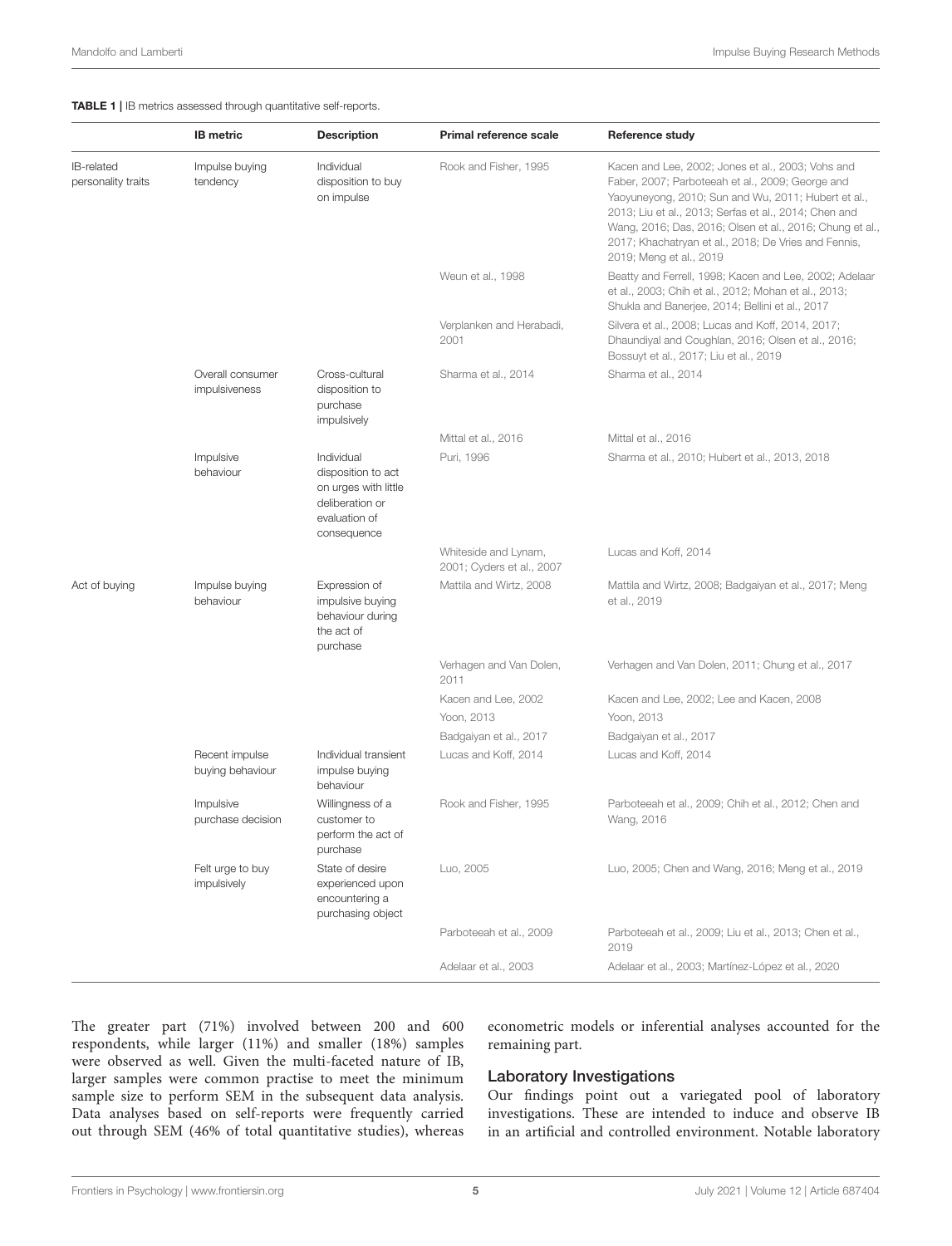investigations are found both in online IB explorations (Adelaar et al., [2003;](#page-9-11) [Parboteeah et al., 2009\)](#page-10-14) and in general offline IB behaviours [\(Weinberg and Gottwald, 1982;](#page-10-12) [Vohs and Faber,](#page-10-28) [2007\)](#page-10-28). Such experimental tests follow experimental designs focused on either eliciting actual IB behaviours against controlled responses or manipulating contextual variables to assess their impact on purchasing intentions. For instance, Weinberg and Gottwald [\(1982\)](#page-10-12) recreated a situation where subjects decided spontaneously on purchasing real products. Likewise, [Bossuyt et al. \(2017\)](#page-9-26) conceived a real shopping task where participants, after receiving a budget from a predetermined lottery, faced either a category of products with high or low hedonic components (i.e., sweet snacks or rice and pasta). Differently, [Adelaar et al. \(2003\)](#page-9-11) tested three distinct digital media characterised by different cues to assess their impact on urges to buy impulsively.

Different experimental investigations analyse the behavioural expression of IB. A prominent experimental design was employed by [Vohs and Faber \(2007\)](#page-10-28) to explore the effect of selfregulatory resources depletion. Through three experiments, the authors initially depleted individuals' cognitive resources through attention-control tasks. Afterwards, participants received a monetary endowment and faced the decision to either pocket the money or use a part to perform an immediate purchase. Willingness to pay, the amount spent, and the purchased quantity were employed as dependent variables. A second notable example is provided by [De Vries and Fennis \(2019\)](#page-9-24) who examine through a multiple-study how local brands may induce lowlevel construals, promoting IB behaviours. Through an online study, subjects faced an actual website selling actual products characterised by different brand positioning, which could be voluntarily purchased exchanging the monetary endowment related to their participation.

A few studies adopted a radically distinct approach, proposing to assess IB, and the related visceral activations from the physiological and behavioural responses of the participant. Early studies conceptualised the possibility to assess the perceived arousal during IB processes through electrodermal activations [\(Weinberg and Gottwald, 1982\)](#page-10-12), whereas recent studies tested its methodological applicability [\(Bossuyt et al.,](#page-9-26) [2017\)](#page-9-26). Other research studies employed functional Magnetic Resonance Imaging to measure sub-cortical neural activations in conjunction with stimulating product packaging to delve into the underlying visceral processes characterising an impulse purchase [\(Hubert et al., 2013,](#page-9-20) [2018\)](#page-9-27). Further studies assessed the affective state related to the act of impulse purchase from the ocular patterns and pupil dilation of the user, as a proxy of physiological arousal [\(Huang and Kuo, 2012;](#page-9-32) [Serfas et al., 2014;](#page-10-29) Khachatryan et al., [2018\)](#page-9-23). Further evidence of the manifestation of arousal through facial mimic was provided by [Weinberg and Gottwald](#page-10-12) [\(1982\)](#page-10-12) who monitored the facial expressions of buyers and nonbuyers during a potential act of purchasing. **[Table 2](#page-6-0)** shows the observed IB metrics assessed in the laboratory setting with the related indicators and reference studies.

These laboratory investigations remarkably share some common features. First, participants usually lack prior awareness of the purchasing possibility. The creation of a setting devoid of anticipatory cues pointing to a purchasing context recalls the unplanned nature of an impulsive purchase characterised by no pre-shopping intentions [\(Stern, 1962;](#page-10-10) [Rook, 1987\)](#page-10-1). Second, these experimental designs grant the possibility of performing a deliberate purchase. The spontaneous purchasing decision echoes the characteristic of IB behaviours of being on-thespot decisions [\(Piron, 1991\)](#page-10-3). Third, the conceived designs provide a monetary endowment framed as compensation for the participation. Giving a monetary sum that can be instantly disbursed instead of pocketed results to trigger the conative facet of IB, triggering urgency to seek immediate gratification (Rook and Hoch, [1985;](#page-10-7) [Hoch and Loewenstein, 1991\)](#page-9-33).

#### Fieldwork Observations

The third approach involves the assessment of IB in the actual shopping context. Research studies following this approach investigate the outcome of actual purchases in a naturalistic setting, commonly a shopping venue. For instance, Beatty and Ferrell [\(1998\)](#page-9-3) adopted mall-intercept surveys pre- and post-shopping experience, comparing the actual purchases with initially planned ones. The method implies a first contact, where the subjects are asked to identify their shopping plans, which are then compared with the actual purchases after the shopping trip to discriminate the nature of the buying process. Similar methods investigated the proportion of unplanned purchased items [\(Mohan et al., 2013;](#page-10-27) [Bellini et al., 2017\)](#page-9-15) or the number of actual impulse purchases gathered from individual shopping diaries [\(Jones et al., 2003\)](#page-9-18). A further notable setting is found in the application of Virtual Reality. [Schnack et al. \(2019\)](#page-10-37) recreated an immersive virtual convenience store where subjects had to perform actual purchases while behavioural metrics were tracked. In **[Table 3](#page-6-1)** we report the spotted IB metrics assessed through fieldwork observations with the related reference studies.

Fieldwork observation follows a naturalistic stance of investigation, embracing principles of ethnographic studies, namely non-participant observation of the purchasing process. Accordingly, the assessment of IB behaviours is reflected in actual purchases, commonly without any manipulation of environmental variables. It is worthwhile to note that all the empirical observations were paired with post-experience surveys. These are often aimed at assessing further variables such as personality traits or perceived affective states (e.g., Beatty and Ferrell, [1998;](#page-9-3) [Mohan et al., 2013\)](#page-10-27).

#### Qualitative Interviews

The fourth approach is represented by interviews. Our results show that interviews delving into IB follow a semi-structured format resembling an open and naturalistic conversation with a single respondent (e.g., [Dittmar et al., 1995\)](#page-9-34). The technique involves a thematic text analysis, namely an interpretation and a further categorisation of verbal information into themebased patterns related to the understanding of meanings and motivations associated with IB episodes (Dittmar and Drury, [2000\)](#page-9-6). Alternatively, other authors favour the adoption of friendship pair interviews or self-scripts (Bayley and Nancarrow, [1998\)](#page-9-35). Friendship pair interviews embody a subset of interviewing techniques where the respondents are recruited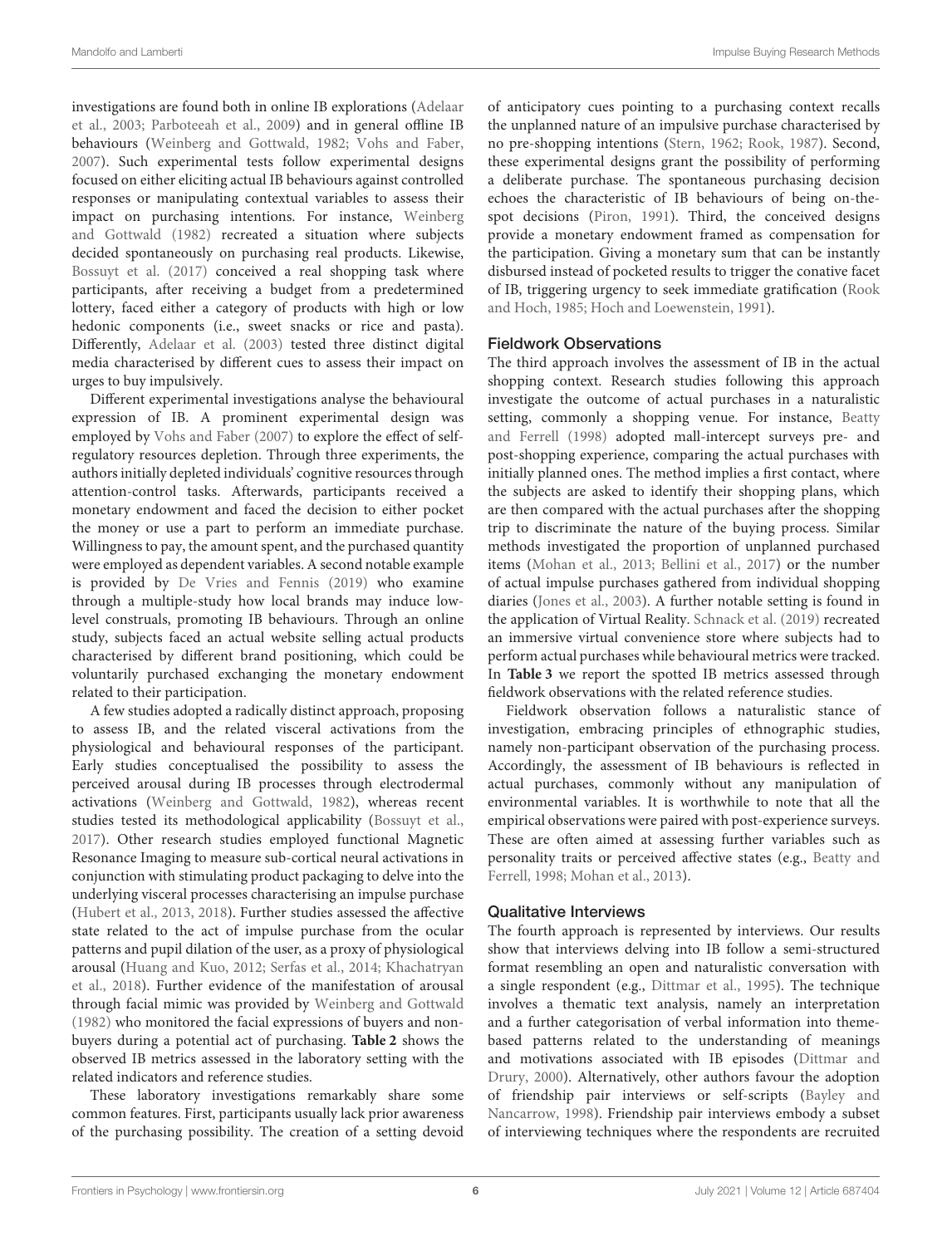<span id="page-6-0"></span>TABLE 2 | IB metrics assessed through laboratory investigations.

|               | <b>IB</b> metric                          | <b>Description</b>                                                                                                                                                | Indicator                                       | <b>Reference study</b>                             |
|---------------|-------------------------------------------|-------------------------------------------------------------------------------------------------------------------------------------------------------------------|-------------------------------------------------|----------------------------------------------------|
| Act of buying | Impulse buying behaviour                  | Expression of impulsive buying behaviour during the act<br>of purchase                                                                                            | Real unplanned purchase                         | Vohs and Faber, 2007; De<br>Vries and Fennis, 2019 |
|               |                                           |                                                                                                                                                                   | Experimental product<br>category chosen         | Bossuyt et al., 2017                               |
|               | Physiological and behavioural<br>response | Individual reactions encompassing individual's central or<br>peripheral nervous system activity, instinctive non-verbal<br>actions or behavioural exteriorisation | Neural cortical and<br>sub-cortical activations | Hubert et al., 2013, 2018                          |
|               |                                           |                                                                                                                                                                   | Decision time                                   | Huang and Kuo, 2012                                |
|               |                                           | patterns                                                                                                                                                          | Information ocular search                       | Huang and Kuo, 2012                                |
|               |                                           |                                                                                                                                                                   | Pupil dilation                                  | Serfas et al., 2014                                |
|               |                                           |                                                                                                                                                                   | Ocular fixations count                          | Khachatryan et al., 2018                           |
|               |                                           |                                                                                                                                                                   | Facial expressions                              | Weinberg and Gottwald,<br>1982                     |
|               |                                           |                                                                                                                                                                   | Electrodermal activations                       | Bossuyt et al., 2017                               |
|               |                                           |                                                                                                                                                                   |                                                 |                                                    |

<span id="page-6-1"></span>TABLE 3 | IB metrics assessed through fieldwork observations.

|               | <b>IB</b> metric                                                                                      | <b>Description</b> | Indicator                                                                                                                                    | Reference study                                                          |
|---------------|-------------------------------------------------------------------------------------------------------|--------------------|----------------------------------------------------------------------------------------------------------------------------------------------|--------------------------------------------------------------------------|
| Act of buying | Impulse buying behaviour<br>Expression of impulsive<br>buying behaviour during the<br>act of purchase |                    | Proportion of items bought on impulse                                                                                                        | Mohan et al., 2013; Bellini<br>et al., 2017; Bellini and<br>Aiolfi, 2019 |
|               |                                                                                                       |                    | Categorical variable ranging from 1 (no/planned<br>purchase) to 3 (impulse purchase)<br>Number of actual impulse purchases over a given time | Beatty and Ferrell, 1998;<br>Sharma et al., 2010                         |
|               |                                                                                                       |                    |                                                                                                                                              | Jones et al., 2003; Parquel<br>et al., 2017                              |
|               |                                                                                                       |                    | Number of actual purchases in an immersive virtual store                                                                                     | Schnack et al., 2019                                                     |

as close acquaintances to explore attitudes, motivations, and behaviours in a spontaneous manner. Self-scripts require the respondents to put in writing their experience in a third-person view, thus releasing self-censorship [\(Bayley and Nancarrow,](#page-9-35) [1998\)](#page-9-35).

Our results show that qualitative interviews provide insights into broader factors related to individual meanings associated with the phenomenon. For instance, from the interviewee's transcripts it was possible to extrapolate factors such as postpurchase regret or the connexion between unplanned and impulsive purchases [\(Dittmar and Drury, 2000\)](#page-9-6). Furthermore, from a combination of qualitative interviews with quantitative observations, [Dittmar et al. \(1995\)](#page-9-34) provide evidence for the relationship between identity-relevant products and IB. As concerns sample size, our results show that interviews relied on smaller samples, ranging from 30 to 46 subjects, thus favouring depth over breadth of analysis.

#### **DISCUSSION**

This systematic review underscores that the methods employed to assess IB in consumer behaviour research are various. Therefore, we deem appropriate to set out our discussion with a comparison of the different approaches highlighting their fit to the characteristics of IB. Directions for future research are discussed in the following.

#### Research Approaches Comparison

The four catalogued approaches imply different specificities in terms of research design, skills and knowledge, data collection methods, context of use, and costs (Cassar and Friedman, [2004;](#page-9-36) [Given, 2008;](#page-9-37) [Nardi, 2018\)](#page-10-39). Each approach also allows investigating IB from a different perspective. For instance, laboratory investigations allow tracking the temporal progression of a purchasing action from the first encounter with a product to the buying decision. Survey research, on the other hand, may discount the sequence of behavioural actions but facilitate delving into the buyer's rationalisation of the purchasing act. On this premise, we claim that the four research approaches might find a proper fit in assessing a specific facet of IB, namely its cognitive, conative, or visceral side.

Self-reports and qualitative interviews provide a significant contribution in assessing the cognitive externalisations of IB. This cognitive facet includes the understanding and interpretation of the phenomenon. Answers provided through self-reports require that respondents must determine their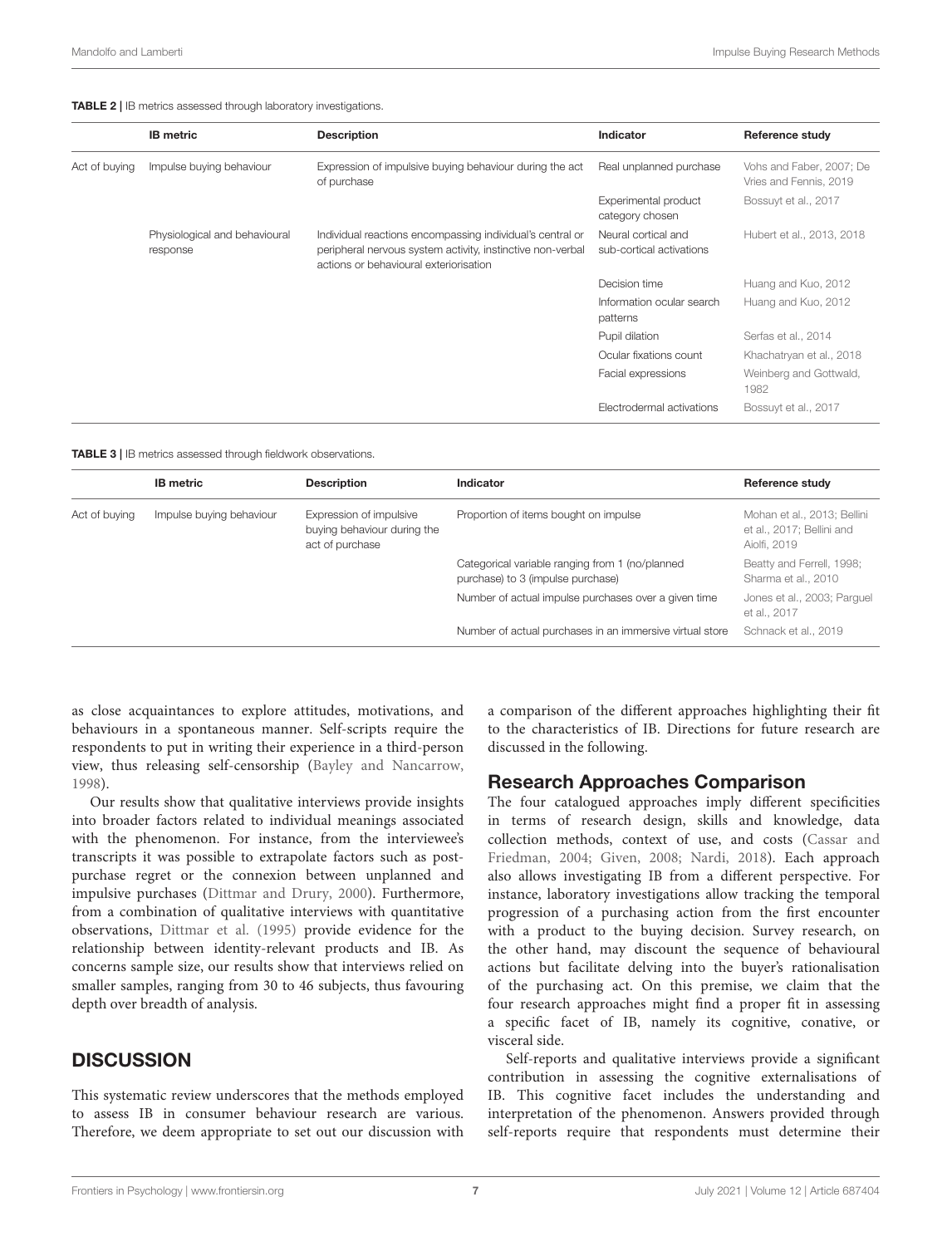response through introspection. Accordingly, this process focuses on the rationalisation of behaviour [\(Nardi, 2018\)](#page-10-39). Self-reports and interviews may prove to be effective in investigating the buyer's justification of determinants and consequences of IB. These include the perception of urges to buy, pre-shopping intentions, representations of future states, or post-purchase dispositions. In other words, selfreports and interviews provide measures of information that cannot be measured directly through observation but demand a narrative framing from the buyer. Furthermore, self-reports and interviews are generally flexible to the context of use, namely they do not require the use of specific measurement instrumentation. Therefore, these approaches can be applied to most research settings that involve an interaction with the participant.

Despite their potential in the assessment of latent constructs, quantitative self-reports and interviews involve an intrinsic risk of responses' reliability. Biases in responses triggered by social desirability, acquiescence in the respondent, or alteration in response recalling, play a central role in IB research. For instance, since IB appears to be often linked to unfavourable consequences or pure irrationality, respondents might be prone to answer in a socially desirable manner [\(Parboteeah et al., 2009\)](#page-10-14). Researchers need to consider appropriately their research design when questioning IB. To mitigate the biassing effects, specific strategies should be considered. These include the use of social desirability scales, forced-choice items, or the introduction of disincentives to misreport [\(Nederhof, 1985;](#page-10-40) [Fischer and Fick,](#page-9-38) [1993\)](#page-9-38).

Behavioural responses are linked to the second facet of IB, namely its conative side. Laboratory investigations and fieldwork observations arguably represent suited research approaches to assess purchasing actions with reference to their rapidity or spontaneity. These approaches imply a direct observation of the purchasing action, thus allowing the monitoring of non-verbal behaviours and their reaction time. The tracking of instinctive behavioural responses paves the way for the assessment of distinctive typologies of impulsivity, including behavioural and process impulsivity. Behavioural impulsivity is manifested as the propensity to make spontaneous purchasing decisions [\(Koufaris, 2002\)](#page-9-39). Impulsive purchasing behaviours may be evaluated through the amount spent impulsively or the willingness to restrain an impulse (e.g., Vohs and Faber, [2007\)](#page-10-28). Process impulsivity, on the other hand, is manifested as a bounded will to perform a comprehensive evaluation of the product attributes [\(Pieters and Wedel,](#page-10-41) [2007\)](#page-10-41). To assess this aspect, information search patterns or behavioural interactions with the purchasing environment may be tracked.

Laboratory investigations by their nature promote significant internal validity, given the possibility of controlling most of the nuisance variables. On the other hand, fieldwork research does not involve any manipulation of environmental variables, thus entailing higher external validity. Accordingly, the choice of the research approach should be guided by the research objective and variables at play. When focussing on the effect of a single modulating variable, investigations carried out in a controlled setting may be favoured. On the contrary, fieldwork observation tends to be better suited to investigating actual scenarios involving a set of complex interactions.

Lastly, with regards to the assessment of the visceral facet of IB, laboratory investigations and fieldwork observation may provide the greatest contribution. Since the visceral facet of IB is related to a sudden emotional charge, the observation of the buyers' responses in real-time is central. The assessment of these sudden alterations in the individual's affective state might be performed through non-verbal responses such as facial expressions and proxemics (e.g., [Weinberg and Gottwald, 1982\)](#page-10-12) or through physiological responses (e.g., [Bossuyt et al., 2017\)](#page-9-26). The monitoring of visceral responses allows a direct measurement of psychological impulsivity, intended as a sudden feeling, desire, or urge to buy [\(Rook, 1987;](#page-10-1) [Piron, 1991\)](#page-10-3).

Positing a fit between the four research methods and the three facets of IB, the results of our systematic review highlight two notable patterns. First, we spot a tendency to focus extensively on self-reported measures. The majority of previous studies proves to be limited to surveys aimed at inquiring individual thoughts and contextual evaluations, thus potentially oversighting the implicit mechanisms driving the buying act. Second, we underscore a lack of real-time assessment of IB. Despite little evidence of alternative research methods, common practises in IB research tend to collect data with a time lag between the purchasing act and its measurement. Both elements emphasise that past and current research have focused substantially on the cognitive facet of IB. Instead, the assessment of IB through its conative and visceral facet appears to be still in its infancy. This reliance on cognitive assessments of IB influences both its theoretical understanding and the related practical applications. From the theoretical perspective, this approach may cause a misalignment between the conceptualisation of IB and its actual assessment. Indeed, measurement practises represent a substantial basis for empirically testing theoretical hypotheses and assess consistent knowledge for future research. On the practitioners' side, the issues might affect the reliability of the information which is used as the foundation to deploy marketing actions.

## Directions for Future Work

The present review encourages the adoption of a broader perspective in the assessment of IB. We argue that future research should not exclusively gravitate around the cognitive side of IB, but rather it should encompass methods analysing the visceral and conative facets of IB. To overcome the two issues identified (i.e., over-reliance on self-reports and lack of real-time assessment), we posit that current IB research may be complemented with a broader set of investigation methods. We specifically refer to the use of applied psychophysiology tools, namely the analysis of physiological and behavioural responses to delve into IB behaviours.

Physiological analyses are intended to assess the individual's reactions based on responses related to either the central or peripheral nervous system activity. We expect that IB research may be a fertile ground for the application of physiological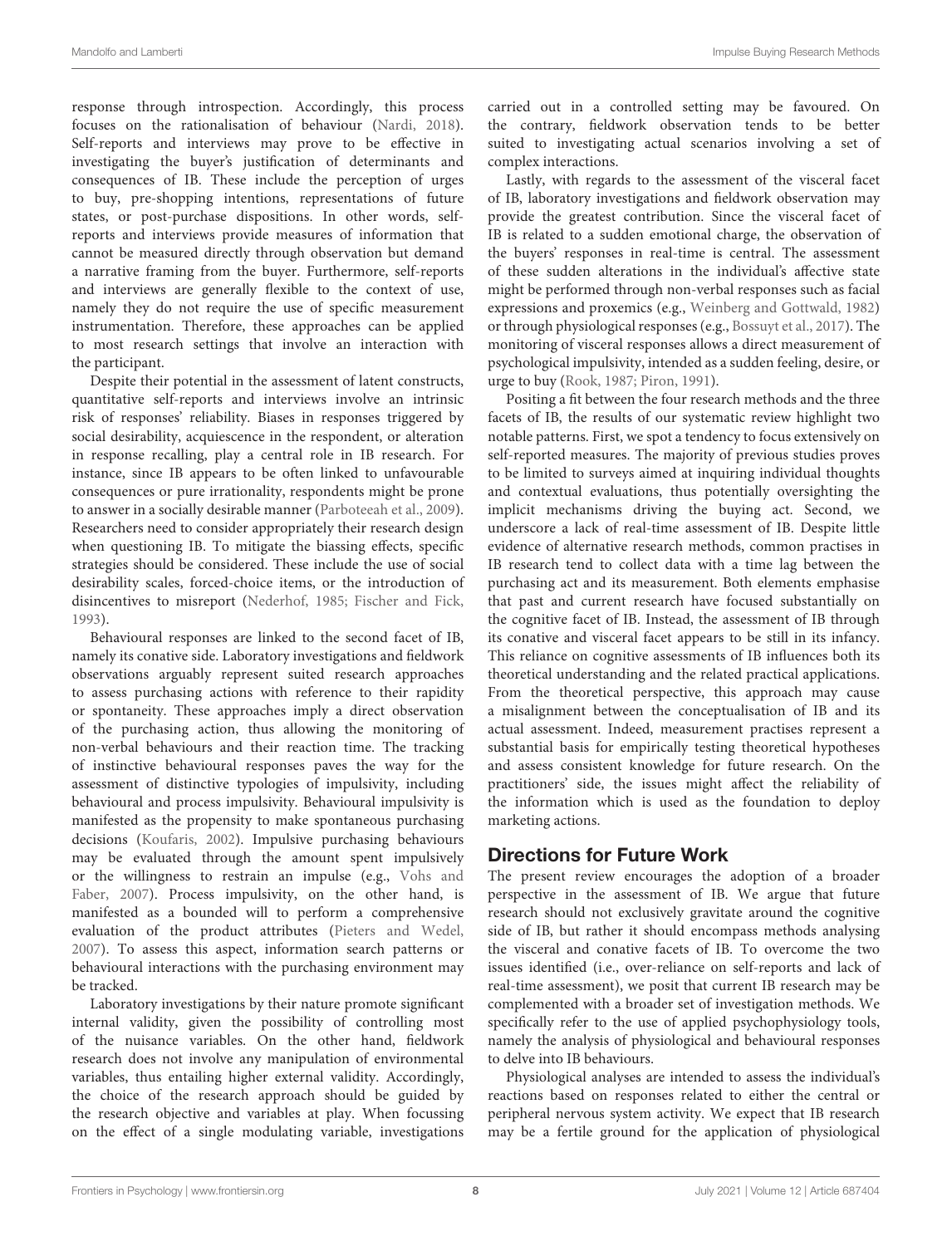analyses, considering the major role of affective charges as well as the rapidity and the powerful behavioural drives that characterise IB. For instance, research might greatly benefit from the assessment of physiological activations in conjunction with atmospheric triggers (e.g., ambient music or lighting condition) to examine the impact of cues that prompt IB. Behavioural analyses represent a parallel approach. We argue that investigations may be broadened by analysing metrics such as the decisional time, gaze behaviour, or vocal expressions during the act of purchase. For instance, the amount of information processed before the purchase might be assessed through decisional time or ocular search patterns. Correlates of impulsivity can be also investigated through behavioural tasks. These include tasks to measure risk propensity or impulse control, such as the Balloon Analogue Risk Task or the Cued Go No-Go Task [\(Lauriola et al., 2014\)](#page-9-40).

Our argumentation is aligned with previous methodological observations positing that research may benefit from the adoption of complementary methods to self-reports (Scherbaum and Meade, [2013;](#page-10-42) [Bell et al., 2018\)](#page-9-41). Drawing upon this argument, we identify three opportunities for future IB research: theory building and refinement, understanding the role of individual differences, and honing behavioural predictions.

First, theory building and refinement may stem from the understanding of the boundary conditions of the current theories. For instance, extant research often associates affect with a trigger or a state concurrent to the impulsive purchase [\(Amos et al., 2014\)](#page-9-0). However, the construct of affect is often broadly outlined. Analysing the physiological responses before, during, and after the moment of purchase may shed light on the nature of affective states involved during IB. Psychophysiological tools also allow discerning the temporal evolution of the externalisation of affect and assess how it influences the purchasing process. From this perspective, forthcoming research may find fertile ground in the investigation of the latency time in decision-making, or the role played by cool-down phases. Comparing visceral responses and subjective rationalisations may further clarify their relationships. In particular, future research can benefit not only from the positive correlations between visceral and cognitive responses but from their tensions. Since IB is often characterised by an emotional conflict, insights are expected to emerge from the analysis of discordances between reflective and impulsive responses. Along these lines, prospective investigations may re-examine the categorisations of IB, thus sharpening the classification earlier advanced by [Stern](#page-10-10) [\(1962\)](#page-10-10).

Second, applied psychophysiology tools may help to understand the role of individual differences, namely why some individuals are more prone to impulse purchases than others. The application of these tools may shed light on the neural structures and physiological responses involved in impulse purchases. They also support the investigation of state-dependent variability. Namely, understanding how different contingent physiological states drive some individuals to purchase impulsively. Along these lines, future research might investigate how temporary states (e.g., stress or fatigue) trigger impulse purchases.

Lastly, applied psychophysiology tools enable gathering additional data useful for improving behavioural predictions. Practitioners may specifically benefit from the enrichment of current multifactorial models (e.g., [Prashar et al., 2015\)](#page-10-43) combining self-reports and psychophysiological measures. Predicting the occurrence of online IB has notable marketing implications. For instance, marketers might increase their knowledge about the effectiveness of marketing stimuli such as product placements or promotional campaigns. Moreover, given the relation between IB and product return behaviour (Kang and Johnson, [2009\)](#page-9-42), future research might focus on predicting the occurrence of product returns as a consequence of impulse purchases. The adoption of multimodal research approaches may further shed light on the weight of each facet of IB and highlighting the role of individual and situational factors.

# LIMITATIONS

Our results might be subject to certain limitations related to the literature selection process. The systematic search process carried out is dependent on our main query. In our search approach we scanned for documents published in renowned academic journals, hence we intentionally excluded conference papers and books. In doing so we cannot exclude having omitted novel experimental literature and monographs studies. Furthermore, with the decision to exclude studies with psychiatric implications such as compulsive buying behaviours, we have potentially neglected a part of the literature adopting psychophysiological tools. Drawing from related clinical literature, the research approaches based on physiological responses might be enriched to define biomarkers or behavioural indicators related to IB.

# DATA AVAILABILITY STATEMENT

The original contributions presented in the study are included in the article/**[Supplementary Material](#page-8-0)**, further inquiries can be directed to the corresponding author/s.

# AUTHOR CONTRIBUTIONS

MM and LL conceived and structured the study. MM wrote the first draft and each section of the manuscript. All authors contributed to the article, final revision, and approved the submitted version.

# SUPPLEMENTARY MATERIAL

<span id="page-8-0"></span>The Supplementary Material for this article can be found [online at: https://www.frontiersin.org/articles/10.3389/fpsyg.](https://www.frontiersin.org/articles/10.3389/fpsyg.2021.687404/full#supplementary-material) 2021.687404/full#supplementary-material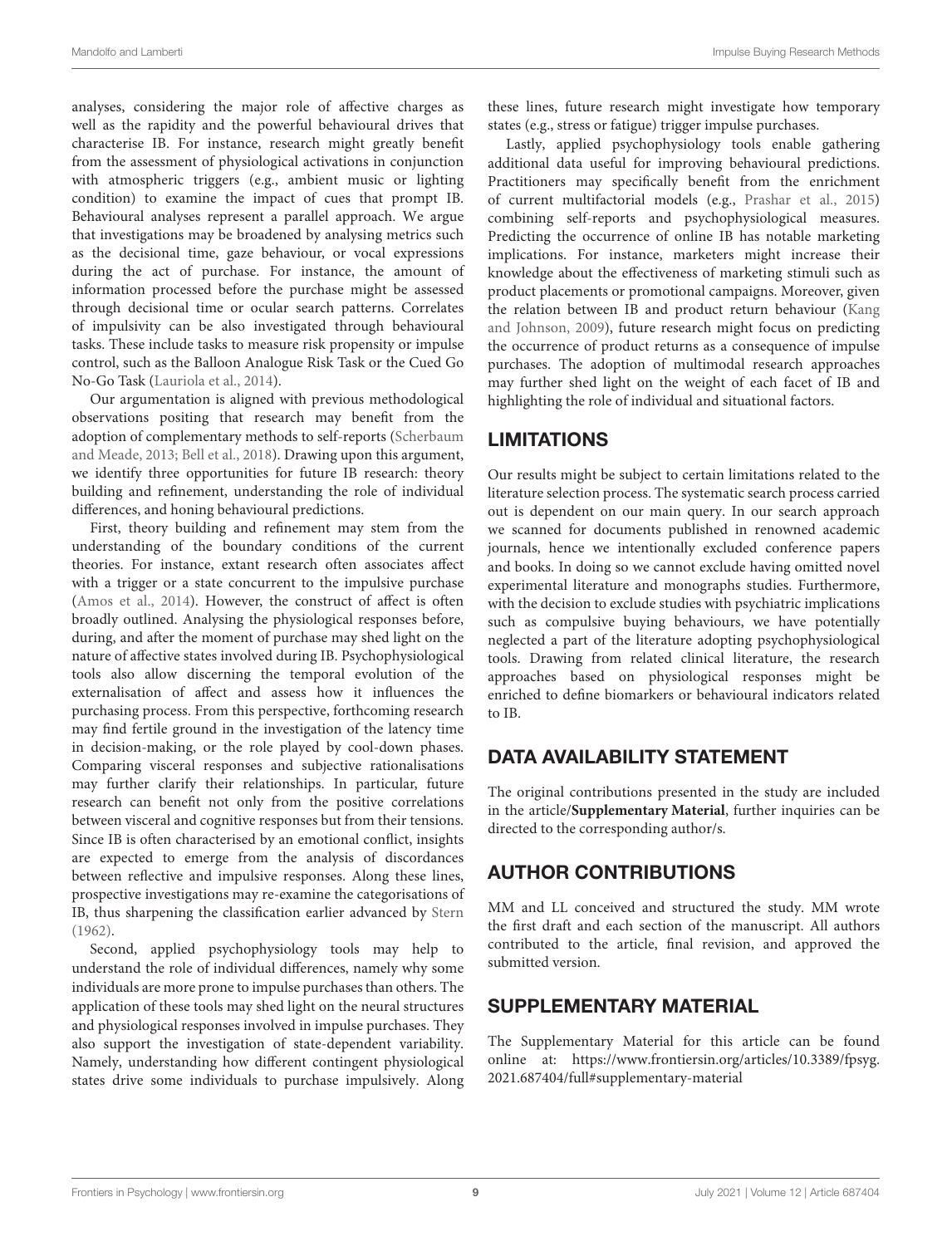# **REFERENCES**

- <span id="page-9-11"></span>Adelaar, T., Chang, S., Lancendorfer, K. M., Lee, B., and Morimoto, M. (2003). Effects of media formats on emotions and impulse buying intent. J. Inf. Technol. 18, 247–266. doi: [10.1080/0268396032000150799](https://doi.org/10.1080/0268396032000150799)
- <span id="page-9-0"></span>Amos, C., Holmes, G. R., and Keneson, W. C. (2014). A meta-analysis of consumer impulse buying. J. Retail. Consum. Serv. 21, 86–97. doi: [10.1016/j.jretconser.2013.11.004](https://doi.org/10.1016/j.jretconser.2013.11.004)
- <span id="page-9-29"></span>Badgaiyan, A. J., Dixit, S., and Verma, A. (2017). If brands are people, then people are impulsive-assessing the connection between brand personality and impulsive buying behaviour. J. Brand Manag. 24, 622–638. doi: [10.1057/s41262-017-0060-6](https://doi.org/10.1057/s41262-017-0060-6)
- <span id="page-9-5"></span>Baumeister, R. F. (2002). Yielding to temptation: self-control failure, impulsive purchasing, and consumer behavior. J. Consum. Res. 28, 670–676. doi: [10.1086/338209](https://doi.org/10.1086/338209)
- <span id="page-9-35"></span>Bayley, G., and Nancarrow, C. (1998). Impulse purchasing: a qualitative exploration of the phenomenon. Qual. Mark. Res. An Int. J. 1, 99–114. doi: [10.1108/13522759810214271](https://doi.org/10.1108/13522759810214271)
- <span id="page-9-3"></span>Beatty, S. E., and Ferrell, M. E. (1998). Impulse buying: modeling its precursors. J. Retail. 74, 169–191. doi: [10.1016/S0022-4359\(99\)80092-X](https://doi.org/10.1016/S0022-4359(99)80092-X)
- <span id="page-9-41"></span>Bell, L., Vogt, J., Willemse, C., Routledge, T., Butler, L. T., and Sakaki, M. (2018). Beyond self-report: A review of physiological and neuroscientific methods to investigate consumer behavior. Front. Psychol. 9:1655. doi: [10.3389/fpsyg.2018.01655](https://doi.org/10.3389/fpsyg.2018.01655)
- <span id="page-9-12"></span>Bellini, S., and Aiolfi, S. (2019). Impulse buying behavior: the mobile revolution. Int. J. Retail Distrib. Manag. 48, 1–17. doi: [10.1108/IJRDM-12-2018-0280](https://doi.org/10.1108/IJRDM-12-2018-0280)
- <span id="page-9-15"></span>Bellini, S., Cardinali, M. G., and Grandi, B. (2017). A structural equation model of impulse buying behaviour in grocery retailing. J. Retail. Consum. Serv. 36, 164–171. doi: [10.1016/j.jretconser.2017.02.001](https://doi.org/10.1016/j.jretconser.2017.02.001)
- <span id="page-9-26"></span>Bossuyt, S., Vermeir, I., Slabbinck, H., De Bock, T., and Van Kenhove, P. (2017). The compelling urge to misbehave: do impulse purchases instigate unethical consumer behavior? J. Econ. Psychol. [58, 60–76. doi: 10.1016/j.joep.2016.](https://doi.org/10.1016/j.joep.2016.12.002) 12.002
- <span id="page-9-36"></span>Cassar, A., and Friedman, D. (2004). Economics Lab: An Intensive Course In Experimental Economics. New York, NY: Routledge. doi: [10.4324/9780203356845](https://doi.org/10.4324/9780203356845)
- <span id="page-9-1"></span>Chan, T. K. H., Cheung, C. M. K., and Lee, Z. W. Y. (2017). The state of online impulse-buying research: a literature analysis. Inf. Manag. 54, 204–217. doi: [10.1016/j.im.2016.06.001](https://doi.org/10.1016/j.im.2016.06.001)
- <span id="page-9-31"></span>Chen, C. Y., Lin, Y. H., Lee, C. Y., Lin, Y. K., Chuang, M. C., and Lee, K. N. (2019). Reflective or impulsive buying or both? Evidence from the sport [merchandise consumption context.](https://doi.org/10.2224/sbp.8395) Soc. Behav. Pers. 47, 1–8. doi: 10.2224/sbp. 8395
- <span id="page-9-21"></span>Chen, Y., and Wang, R. (2016). Are humans rational? Exploring factors influencing impulse buying intention and continuous impulse buying intention. J. Consum. Behav. 15, 186–197. doi: [10.1002/cb.1563](https://doi.org/10.1002/cb.1563)
- <span id="page-9-13"></span>Chih, W. H., Wu, C. H. J., and Li, H. J. (2012). The antecedents of consumer online buying impulsiveness on a travel website: individual internal factor perspectives. J. Travel Tour. Mark. 29, 430–443. doi: [10.1080/10548408.2012.691393](https://doi.org/10.1080/10548408.2012.691393)
- <span id="page-9-22"></span>Chung, N., Song, H. G., and Lee, H. (2017). Consumers' impulsive buying behavior of restaurant products in social commerce. Int. J. Contemp. Hosp. Manag. 29, 709–731. doi: [10.1108/IJCHM-10-2015-0608](https://doi.org/10.1108/IJCHM-10-2015-0608)
- <span id="page-9-28"></span>Cyders, M. A., Smith, G. T., Spillane, N. S., Fischer, S., Annus, A. M., and Peterson, C. (2007). Integration of impulsivity and positive mood to predict risky behavior: development and validation of a measure of positive urgency. Psychol Assess[. 19, 107–18. doi: 10.1037/1040-3590.](https://doi.org/10.1037/1040-3590.19.1.107) 19.1.107
- <span id="page-9-17"></span>Das, G. (2016). Regulatory focus as a moderator of retail shopping behaviour. J. Strateg. Mark. [24, 484–499. doi: 10.1080/0965254X.2015.](https://doi.org/10.1080/0965254X.2015.1063679) 1063679
- <span id="page-9-24"></span>De Vries, E. L. E., and Fennis, B. M. (2019). Go local or go global: how local brands promote buying impulsivity. Int. Mark. Rev. 37, 1–28. doi: [10.1108/IMR-10-2018-0292](https://doi.org/10.1108/IMR-10-2018-0292)
- <span id="page-9-25"></span>Dhaundiyal, M., and Coughlan, J. (2016). Investigating the effects of shyness and sociability on customer impulse buying tendencies: the moderating effect of age and gender. Int. J. Retail Distrib. Manag. 44, 923–939. doi: [10.1108/IJRDM-12-2014-0166](https://doi.org/10.1108/IJRDM-12-2014-0166)
- <span id="page-9-7"></span>Dholakia, U. M. (2000). Temptation and resistance: An integrated model of consumption impulse formation and enactment. Psychol. Mark. 17, 955–982. doi: [10.1002/1520-6793\(200011\)17:11andlt;](https://doi.org/10.1002/1520-6793(200011)17:11andlt)955::AID-MAR3andgt;3.0.CO;2-J
- <span id="page-9-34"></span>Dittmar, H., Beattie, J., and Friese, S. (1995). Gender identity and material symbols: objects and decision considerations in impulse purchases. J. Econ. Psychol. 16, 491–511. doi: [10.1016/0167-4870\(95\)00023-H](https://doi.org/10.1016/0167-4870(95)00023-H)
- <span id="page-9-6"></span>Dittmar, H., and Drury, J. (2000). Self-image - is it in the bag? A qualitative comparison between "ordinary" and "excessive" consumers. J. Econ. Psychol. 21, 109–142. doi: [10.1016/S0167-4870\(99\)00039-2](https://doi.org/10.1016/S0167-4870(99)00039-2)
- <span id="page-9-38"></span>Fischer, D. G., and Fick, C. (1993). Measuring social desirability: short forms of the marlowe-crowne social desirability scale. Educ. Psychol. Meas. 53, 417–424. doi: [10.1177/0013164493053002011](https://doi.org/10.1177/0013164493053002011)
- <span id="page-9-19"></span>George, B. P., and Yaoyuneyong, G. (2010). Impulse buying and cognitive dissonance: a study conducted among the spring break student shoppers. Young Consum. 11, 291–306. doi: [10.1108/17473611011093925](https://doi.org/10.1108/17473611011093925)
- <span id="page-9-37"></span>Given, L. M. (2008). The Sage Encyclopedia of Qualitative Research Methods. Thousand Oaks, CA: SAGE Publications. doi: [10.4135/9781412963909](https://doi.org/10.4135/9781412963909)
- <span id="page-9-9"></span>Hausman, A. (2000). A multi-method investigation of consumer motivations in impulse buying behavior. J. Consum. Mark. 17, 403–419. doi: [10.1108/07363760010341045](https://doi.org/10.1108/07363760010341045)
- <span id="page-9-33"></span>Hoch, S. J., and Loewenstein, G. F. (1991). Time-inconsistent preferences and consumer self-control. J. Consum. Res. 17, 492–507. doi: [10.1086/208573](https://doi.org/10.1086/208573)
- <span id="page-9-32"></span>Huang, Y. F., and Kuo, F. Y. (2012). How impulsivity affects consumer decision-making in e-commerce. Electron. Commer. Res. Appl. 11, 582–590. doi: [10.1016/j.elerap.2012.09.004](https://doi.org/10.1016/j.elerap.2012.09.004)
- <span id="page-9-20"></span>Hubert, M., Hubert, M., Florack, A., Linzmajer, M., and Kenning, P. (2013). Neural correlates of impulsive buying tendencies during perception of product packaging. Psychol. Mark. 30, 861–873. doi: [10.1002/mar.20651](https://doi.org/10.1002/mar.20651)
- <span id="page-9-27"></span>Hubert, M., Hubert, M., Linzmajer, M., Riedl, R., and Kenning, P. (2018). Trust me if you can – neurophysiological insights on the influence of consumer impulsiveness on trustworthiness evaluations in online settings. Eur. J. Mark. 52, 118–146. doi: [10.1108/EJM-12-2016-0870](https://doi.org/10.1108/EJM-12-2016-0870)
- <span id="page-9-2"></span>Iyer, G. R., Blut, M., Xiao, S. H., and Grewal, D. (2020). Impulse buying: a metaanalytic review. J. Acad. Mark. Sci. 48, 1–21. doi: [10.1007/s11747-019-00670-w](https://doi.org/10.1007/s11747-019-00670-w)
- <span id="page-9-18"></span>Jones, M. A., Reynolds, K. E., Weun, S., and Beatty, S. E. (2003). The product-specific nature of impulse buying tendency. J. Bus. Res. 56, 505–511. doi: [10.1016/S0148-2963\(01\)00250-8](https://doi.org/10.1016/S0148-2963(01)00250-8)
- <span id="page-9-10"></span>Kacen, J. J., and Lee, J. A. (2002). The influence of culture on consumer impulsive buying behavior. J. Consum. Psychol. 12, 163–176. doi: [10.1207/S15327663JCP1202\\_08](https://doi.org/10.1207/S15327663JCP1202_08)
- <span id="page-9-42"></span>Kang, M., and Johnson, K. (2009). Identifying characteristics of consumers who frequently return apparel. J. Fash. Mark. Manag. 13, 37–48. doi: [10.1108/13612020910939860](https://doi.org/10.1108/13612020910939860)
- <span id="page-9-23"></span>Khachatryan, H., Rihn, A., Behe, B., Hall, C., Campbell, B., Dennis, J., et al. (2018). Visual attention, buying impulsiveness, and consumer behavior. Mark. Lett. 29, 23–35. doi: [10.1007/s11002-018-9446-9](https://doi.org/10.1007/s11002-018-9446-9)
- <span id="page-9-39"></span>Koufaris, M. (2002). Applying the technology acceptance model and flow theory to online consumer behavior. Inf. Syst. Res. 13, 205-223. doi: [10.1287/isre.13.2.205.83](https://doi.org/10.1287/isre.13.2.205.83)
- <span id="page-9-8"></span>Kumar, V. (2017). Integrating theory and practice in marketing. J. Mark. 81, 1–7. doi: [10.1509/jm.80.2.1](https://doi.org/10.1509/jm.80.2.1)
- <span id="page-9-4"></span>Lades, L. K. (2014). Impulsive consumption and reflexive thought: nudging ethical consumer behavior. J. Econ. Psychol. 41, 114–128. doi: [10.1016/j.joep.2013.01.003](https://doi.org/10.1016/j.joep.2013.01.003)
- <span id="page-9-40"></span>Lauriola, M., Panno, A., Levin, I. P., and Lejuez, C. W. (2014). Individual differences in risky decision making: a meta-analysis of sensation seeking and impulsivity with the balloon analogue risk task. J. Behav. Decis. Mak. 27, 20–36. doi: [10.1002/bdm.1784](https://doi.org/10.1002/bdm.1784)
- <span id="page-9-30"></span>Lee, J. A., and Kacen, J. J. (2008). Cultural influences on consumer satisfaction with impulse and planned purchase decisions. J. Bus. Res. 61, 265–272. doi: [10.1016/j.jbusres.2007.06.006](https://doi.org/10.1016/j.jbusres.2007.06.006)
- <span id="page-9-16"></span>Liu, P., He, J., and Li, A. (2019). Upward social comparison on social network sites and impulse buying: a moderated mediation model of negative affect and rumination. Comput. Human Behav. 96, 133–140. doi: [10.1016/j.chb.2019.02.003](https://doi.org/10.1016/j.chb.2019.02.003)
- <span id="page-9-14"></span>Liu, Y., Li, H., and Hu, F. (2013). Website attributes in urging online impulse purchase: an empirical investigation on consumer perceptions. Decis. Support Syst. 55, 829–837. doi: [10.1016/j.dss.2013.04.001](https://doi.org/10.1016/j.dss.2013.04.001)